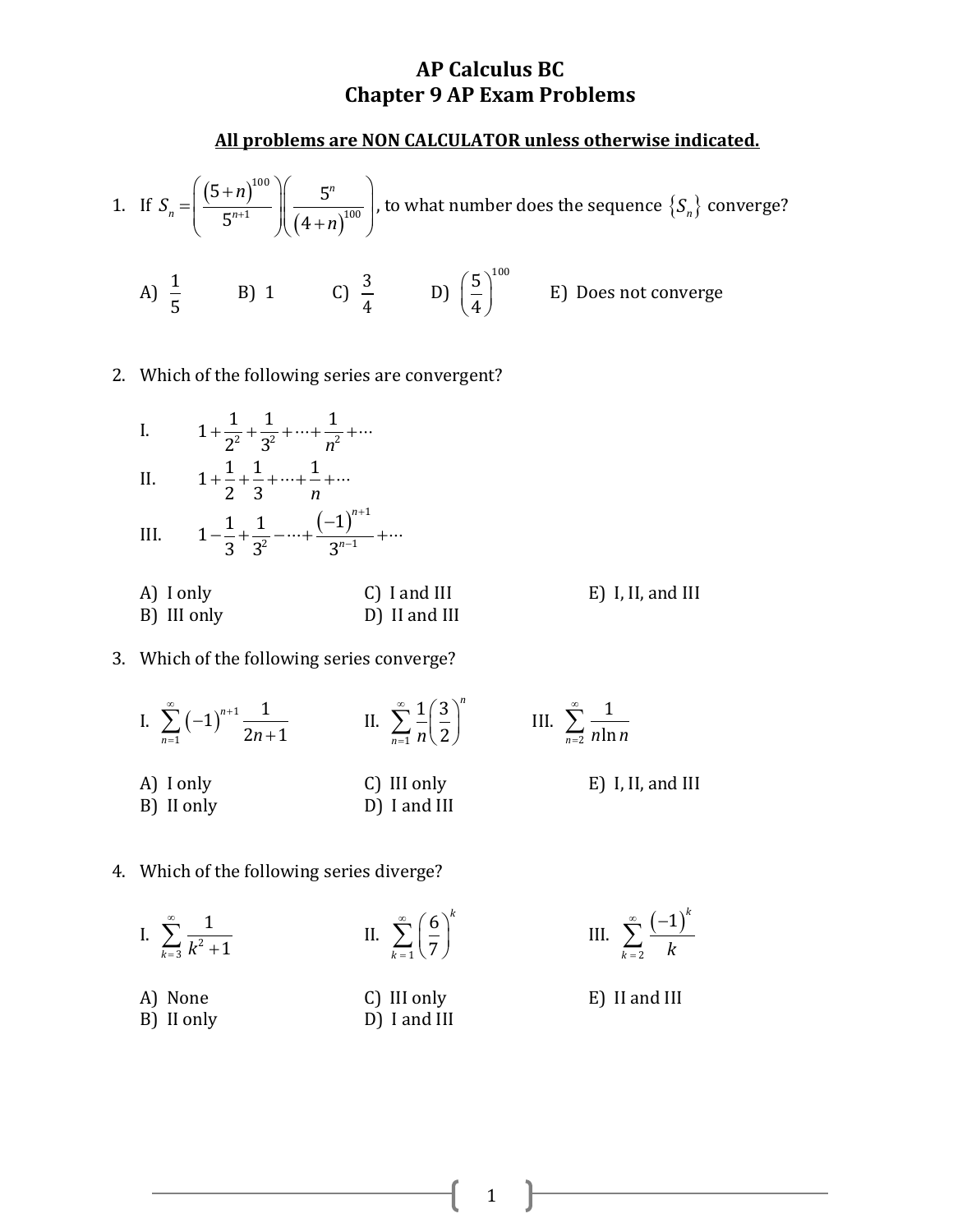- 5. Which of the following series converge?
	- I.  $\sum_{n=1}$  *n* + 2 *n n* ∞  $\sum_{n=1}^{\infty} \frac{n}{n+1}$ II. 1  $cos(n\pi)$ *n n n*  $\hat{=}$  cos( $n\pi$  $\sum_{n=1}$ III. 1 1  $\sum_{n=1}$  *n* ∞  $\sum_{n=1}$ A) None C) III only E) I and III B) II only D) I and II
- 6. If  $\lim_{b \to \infty} \int_{1}^{b}$  $\lim_{b\to\infty}$ **J** 1  $\chi^p$ *dx*  $\lim_{x \to \infty} \int_{1}^{b} \frac{dx}{x^p}$  is finite, which of the following must be true?
	- A) 1 1  $\sum_{n=1}^{\infty} n^p$ ∞  $\sum_{n=1}^{\infty} \frac{1}{n^p}$  converges D)  $\sum_{n=1}^{\infty} \frac{1}{n^{p-1}}$ 1  $\sum_{n=1}^{\infty} n^p$ ∞  $\sum_{n=1}^{\infty} \frac{1}{n^{p-1}}$  converges B) 1 1  $\sum_{n=1}^{\infty} n^p$ ∞  $\sum_{n=1}^{\infty} \frac{1}{n^p}$  diverges E)  $\sum_{n=1}^{\infty} \frac{1}{n^{p+1}}$ 1  $\sum_{n=1}^{\infty} n^p$ ∞  $\sum_{n=1}^{\infty} \frac{1}{n^{p+1}}$  diverges C)  $\sum_{n=1}^{\infty} \frac{1}{n^{p-2}}$ 1  $\sum_{n=1}^{\infty} n^p$ ∞  $\sum_{n=1}^{\infty} \frac{1}{n^{p-2}}$  converges
- 7. For what integer *k*, *k* > 1, will both  $(-1)^{7}$ 2  $1)^{kn}$  $\sum_{n=2}$  *n* ∞  $=$  $\sum_{n=1}^{\infty} \frac{(-1)^{n}}{n}$  and  $\frac{1}{1}$   $(4)$ *n n*  $\sum_{k=1}^{\infty}$  (*k*  $\sum_{n=1}^{\infty} \left(\frac{k}{4}\right)^n$  converge?

A) 6 B) 5 C) 4 D) 3 E) 2

8. For 
$$
-1 < x < 1
$$
 if  $f(x) = \sum_{n=1}^{\infty} \frac{(-1)^{n+1} x^{2n-1}}{2n-1}$ , then  $f'(x) =$   
\nA)  $\sum_{n=1}^{\infty} (-1)^{n+1} x^{2n-2}$   
\nC)  $\sum_{n=1}^{\infty} (-1)^{2n} x^{2n}$   
\nD)  $\sum_{n=1}^{\infty} (-1)^{n} x^{2n}$   
\nE)  $\sum_{n=1}^{\infty} (-1)^{n+1} x^{2n}$ 

- 9. The coefficient for  $x^3$  in the Taylor series for  $e^{3x}$  about  $x = 0$  is
	- A)  $\frac{1}{\epsilon}$ 6  $B) \frac{1}{2}$ 3 C)  $\frac{1}{2}$ 2  $(D) \frac{3}{2}$ 2  $E\left(\frac{9}{2}\right)$ 2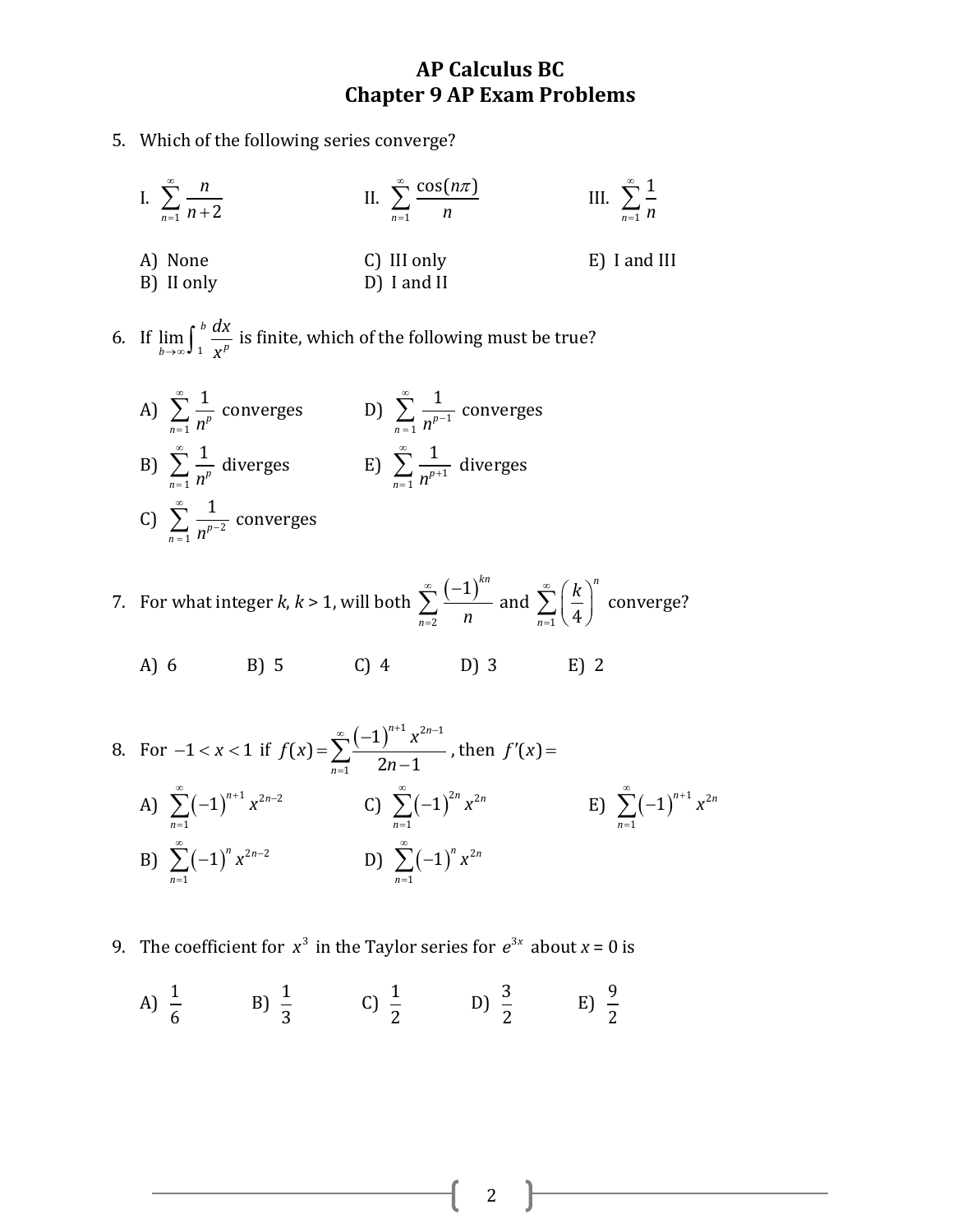10. Which of the following is a series expansion of  $sin(2x)$ ?

A) 
$$
x - \frac{x^3}{3!} + \frac{x^5}{5!} - \dots + \frac{(-1)^{n-1} x^{2n-1}}{(2n-1)!} + \dots
$$
  
\nB)  $2x - \frac{(2x)^3}{3!} + \frac{(2x)^5}{5!} - \dots + \frac{(-1)^{n-1} (2x)^{2n-1}}{(2n-1)!} + \dots$   
\nC)  $-\frac{(2x)^2}{2!} + \frac{(2x)^4}{4!} - \dots + \frac{(-1)^n (2x)^{2n}}{(2n-1)!} + \dots$   
\nD)  $\frac{x^2}{2!} + \frac{x^4}{4!} + \frac{x^6}{6!} + \dots + \frac{x^{2n}}{(2n)!} + \dots$   
\nE)  $2x + \frac{(2x)^3}{3!} + \frac{(2x)^5}{5!} + \dots + \frac{(2x)^{2n-1}}{(2n-1)!} + \dots$   
\nC)  $-\frac{(2x)^2}{2!} + \frac{(2x)^4}{4!} - \dots + \frac{(-1)^n (2x)^{2n}}{(2n)!} + \dots$ 

- 11. The coefficient of  $x^6$  in the Taylor series expansion about  $x = 0$  for  $f(x) = \sin(x^2)$  is
	- A)  $-\frac{1}{6}$ 6  $-\frac{1}{6}$  B) 0 C)  $\frac{1}{12}$ 120  $(D) \frac{1}{2}$ 6 E) 1
- 12. What is the approximation of the value of sin1 obtained by using the fifth-degree Taylor polynomial about *x* = 0 for sin*x* ?
	- A)  $1 \frac{1}{2} + \frac{1}{2}$ 2 24  $-\frac{1}{2} + \frac{1}{2}$  C)  $1 - \frac{1}{2} + \frac{1}{2}$ 3 5  $-\frac{1}{2} + \frac{1}{2}$  E)  $1 - \frac{1}{2} + \frac{1}{2}$ 6 120  $-\frac{1}{5}+$ B)  $1 - \frac{1}{2} + \frac{1}{2}$ 2 4  $-\frac{1}{2}+\frac{1}{4}$  D)  $1-\frac{1}{4}+\frac{1}{8}$ 4 8  $-\frac{1}{4}$

13. If 0 *n n n a x* ∞  $\sum_{n=0} a_n x^n$  is a Taylor series that converges to  $f(x)$  for all real *x*, then  $f'(1)$  =

- $A)$  0 0 *n n a* ∞  $\sum_{n=0}$ E)  $\sum$  na<sub>n</sub>  $x^{n-1}$ 1 *n n n na x*  $\sum_{n=1}^{\infty} n a_n x^{n-1}$  $\sum_{n=1}$
- B)  $a_1$ D) 1 *n n na* ∞  $\sum_{n=1}$

14. (**CALCULATOR PROBLEM**) The graph of the function represented by the Maclaurin series  $2 x^3$   $(-1)^7$  $1-x+\frac{x^2}{2!}-\frac{x^3}{3!}+\cdots+\frac{(-1)^n x^n}{n!}$ **ECULATUR PROBLEM**) *n*  $-x+\frac{x^2}{2!}-\frac{x^3}{2!}+\cdots+\frac{(-1)^n x^n}{n!}+\cdots$  intersects the graph of  $y=x^3$  at  $x=$ A) 0.773 B) 0.865 C) 0.929 D) 1.000 E) 1.857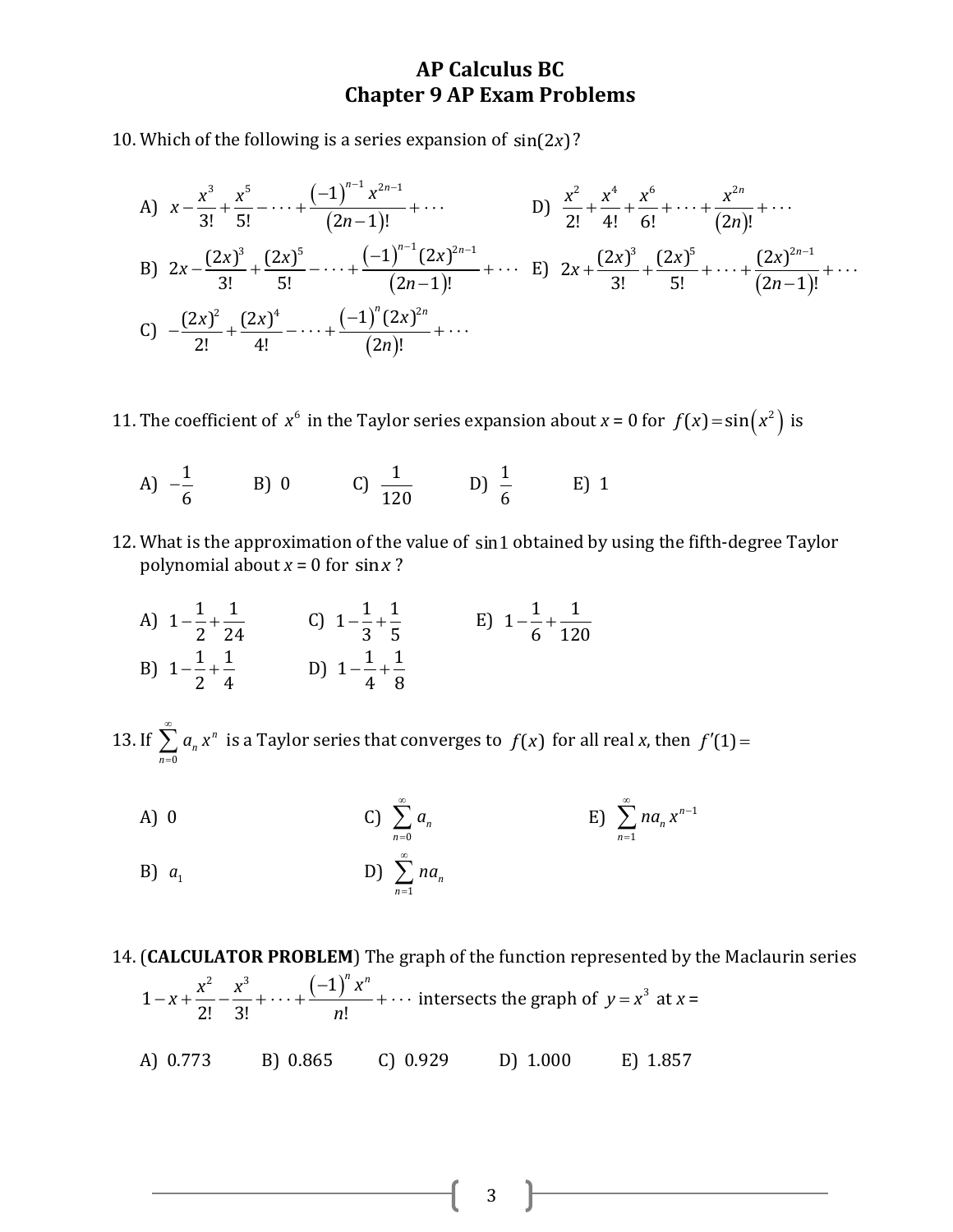15. What are all values of *x* for which the series  $(x-1)^n$ 1 *n n* ∞  $=$  $\sum_{n=0}^{\infty} \frac{(x-1)^n}{n}$  converges?

A)  $-1 \le x < 1$ C)  $0 < x < 2$   $E$ )  $0 \le x \le 2$ B)  $-1 \le x \le 1$ D)  $0 \le x < 2$ 

16. What are all values of *x* for which the series 1 *n n x n* ∞  $\sum_{n=1}^{\infty} \frac{x}{n}$  converges?

| A) $-1 \leq x \leq 1$ | C) $-1 \le x < 1$ | E) all real $x$ |
|-----------------------|-------------------|-----------------|
| B) $-1 < x \le 1$     | D) $-1 < x < 1$   |                 |

17. The interval of convergence of  $(x-1)^{t}$ 0 1 3 *n*  $\sum_{n=0}$  3<sup>n</sup> ∞ (*x* =  $\sum_{n=1}^{\infty} \frac{(x-1)^n}{2^n}$  is

A)  $-3 < x \le 3$  <br>C)  $-2 < x < 4$  <br>E)  $0 \le x \le 2$ B)  $-3 \le x \le 3$  D)  $-2 \le x < 4$ 

18. What are all values of *x* for which the series  $(x+2)^{7}$ 1 2 *n n x n* ∞  $=$  $\sum_{n=-\infty}^{\infty} \frac{(x+2)^n}{\sqrt{n}}$  converges?

A)  $-3 < x < -1$ C)  $-3 \le x \le -1$ E)  $-1 \leq x \leq 1$ B)  $-3 \le x < -1$ D)  $-1 \le x < 1$ 

19. (1990 BC5) Let *f* be the function defined by  $f(x) = \frac{1}{x}$ 1 *f x x*  $=$  $\overline{a}$ .

- (a) Write the first four terms and the general term of the Taylor series expansion of  $f(x)$ about  $x = 2$ .
- (b) Use the result from part (a) to find the first four terms and the general term of the series expansion about *x* = 2 for  $\ln |x-1|$ .
- (c) Use the series in part (b) to compute a number that differs from  $\ln \frac{3}{5}$ 2 by less than 0.05. Justify your answer.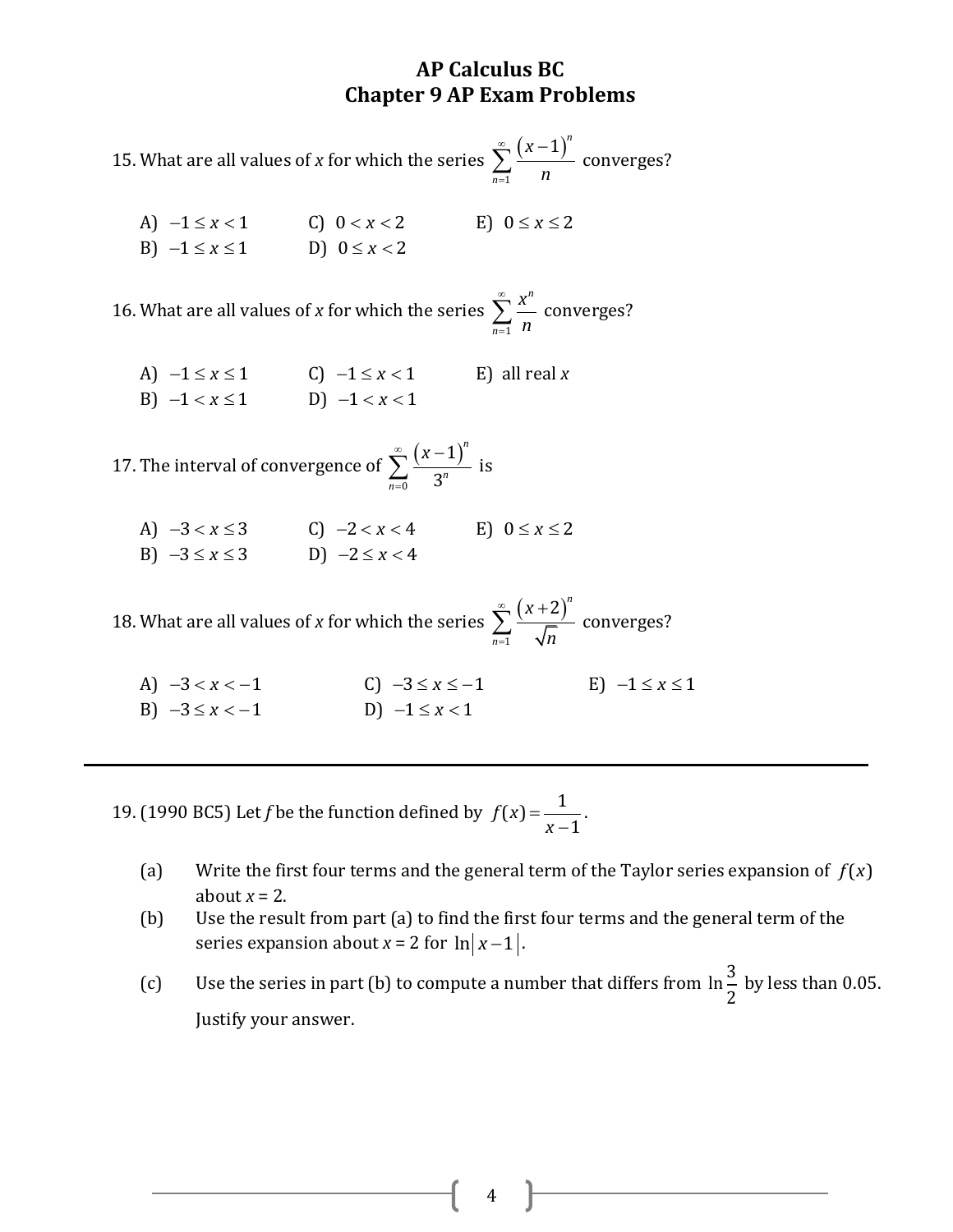20. (1992 BC6) Consider the series 1 1  $\sum_{n=1}$   $n^p$   $\ln n$ ∞  $\sum_{n=1}^{\infty} \frac{1}{n^p \ln n}$ , where  $p > 0$ .

- (a) Show that the series converges for *p* > 1.
- (b) Determine whether the series converges or diverges for  $p = 1$ . Show your analysis.
- (c) Show that the series diverges for  $0 \le p < 1$ .
- 21. (1995 BC4) Let *f* be a function that has derivatives of all orders for all real numbers. Assume *f f f* be a function that has derivativ  $f(1)=3$ ,  $f'(1)=-2$ ,  $f''(1)=2$ , and  $f'''(1)=4$ .
	- (a) Write the second-degree Taylor polynomial for *f* about *x* = 1 and use it to approximate *f*(0.7).
	- (b) Write the third-degree Taylor polynomial for  $f$  about  $x = 1$  and use it to approximate *f*(1.2).
	- (c) Write the second-degree Taylor polynomial for  $f'$ , the derivative of f, about  $x = 1$  and use it to approximate *f* (1.2).
- 22. (1997 BC2) Let  $P(x)=7-3(x-4)+5(x-4)^2-2(x-4)^3+6(x-4)^4$  be the fourth-degree Taylor polynomial for the function  $f$  about  $x = 4$ . Assume  $f$  has derivatives of all orders for all real numbers.
	- (a) Find  $f(4)$  and  $f'''(4)$ .
	- (b) Write the second-degree Taylor polynomial for  $f'$  about  $x = 4$  and use it to approximate *f* (4.3).
	- (c) Write the fourth-degree Taylor polynomial for  $g(x) = \int_{4}^{x} f(t) dt$  about 4.
	- (d) Can *f*(3) be determined from the information given? Justify your answer.
- 23. (1998 BC3) Let *f* be a function that has derivatives of all orders for all real numbers. Assume *f f f be* a function that has derivative *f*(0) = 5, *f'*(0) = -3, *f'*(0) = 1, and *f''*(0) = 4.
	- (a) Write the third-degree Taylor polynomial for *f* about *x* = 0 and use it to approximate *f*(0.2).
	- (b) Write the fourth-degree Taylor polynomial for g, where  $g(x) = f(x^2)$ , about  $x = 0$ .
	- (c) Write the third-degree Taylor polynomial for *h*, where  $h(x) = \int_0^x f(t) dt$ , about  $x = 0$ .
	- (d) Let *h* be defined as in part (c). Given that  $f(1)=3$ , either find the exact value of  $h(1)$  or explain why it cannot be determined.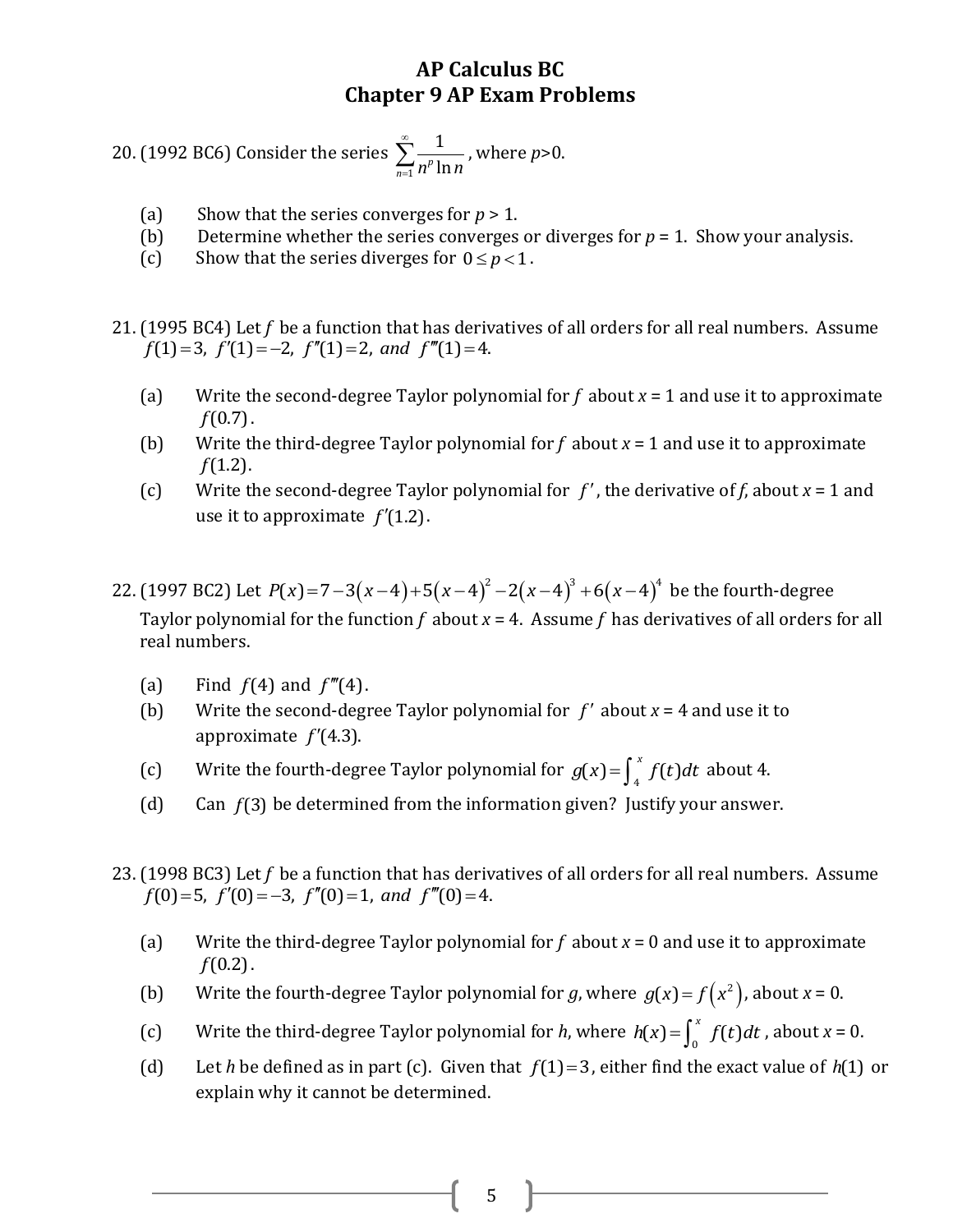- 24. (1999 BC4) The function *f* has derivatives of all orders for all real numbers *x*. Assume that *f* (1999 BC4) The function *f* has derivatives of all ord *f* (2) = -3, *f* '(2) = 5, *f* ''(2) = 3, and *f* '''(2) = -8.
	- (a) Write the third-degree Taylor polynomial for *f* about *x* = 2 and use it to approximate *f*(1.5).
	- (b) The fourth derivative of *f* satisfies the inequality  $|f^4(x)| \leq 3$  for all *x* in the closed interval  $[1.5, 2]$ . Use the Lagrange error bound on the approximation to  $f(1.5)$  found in part (a) to explain why  $f(1.5) \neq -5$ .
	- (c) Write the fourth-degree Taylor polynomial,  $P(x)$ , for  $g(x) = f(x^2 + 2)$  about  $x = 0$ . Use *P* to explain why *g* must have a relative minimum at *x* = 0.
- 25. (2001 BC6) A function *f* is defined by  $f(x) = \frac{1}{3} + \frac{2}{3^2}x + \frac{3}{3^3}x^2 + \dots + \frac{n+1}{3^{n+1}}$  $\frac{1}{3} + \frac{2}{3^2}x + \frac{3}{3^3}x^2 + \cdots + \frac{n+1}{3^{n+1}}x^n$ *n n*  $f(x) = \frac{1}{3} + \frac{2}{3^2}x + \frac{3}{3^3}x^2 + \dots + \frac{n+1}{3^{n+1}}x$  $\ddot{}$  $f(x) = \frac{1}{3} + \frac{2}{3^2}x + \frac{3}{3^3}x^2 + \cdots + \frac{n+1}{3^{n+1}}x^n + \cdots$  for all x in the interval of convergence of the given power series.
	- (a) Find the interval of convergence for this power series. Show the work that leads to your answer.

Find 
$$
\lim \frac{f(x) - \frac{1}{3}}{}
$$
.

- $(b)$  $\lim_{x\to 0} \frac{3}{x}$
- (c) Write the first three nonzero terms and the general term for an infinite series that represents  $\int_1^1$  $\int_0^1 f(x) dx$ .
- (d) Find the sum of the series determined in part (c).
- e Maclaurin series for the function *f* is  $\frac{n+1}{2}$   $4x^2$   $8x^3$   $16x^4$   $(2x)^n$

26. (2002 BC6) The Maclaurin series for the function *f* is given by  
\n
$$
f(x) = \sum_{n=0}^{\infty} \frac{(2x)^{n+1}}{n+1} = 2x + \frac{4x^2}{2} + \frac{8x^3}{3} + \frac{16x^4}{4} + \dots + \frac{(2x)^{n+1}}{n+1} + \dots
$$

- (a) Find the interval of convergence of the Maclaurin series for *f*. Justify your answer.
- (b) Find the first four terms and the general term of the Maclaurin series for  $f'(x)$ .
- (c) Use the Maclaurin series you found in part (b) to find the value of  $f' = \frac{1}{2}$ 3  $f'\left(-\frac{1}{3}\right)$ .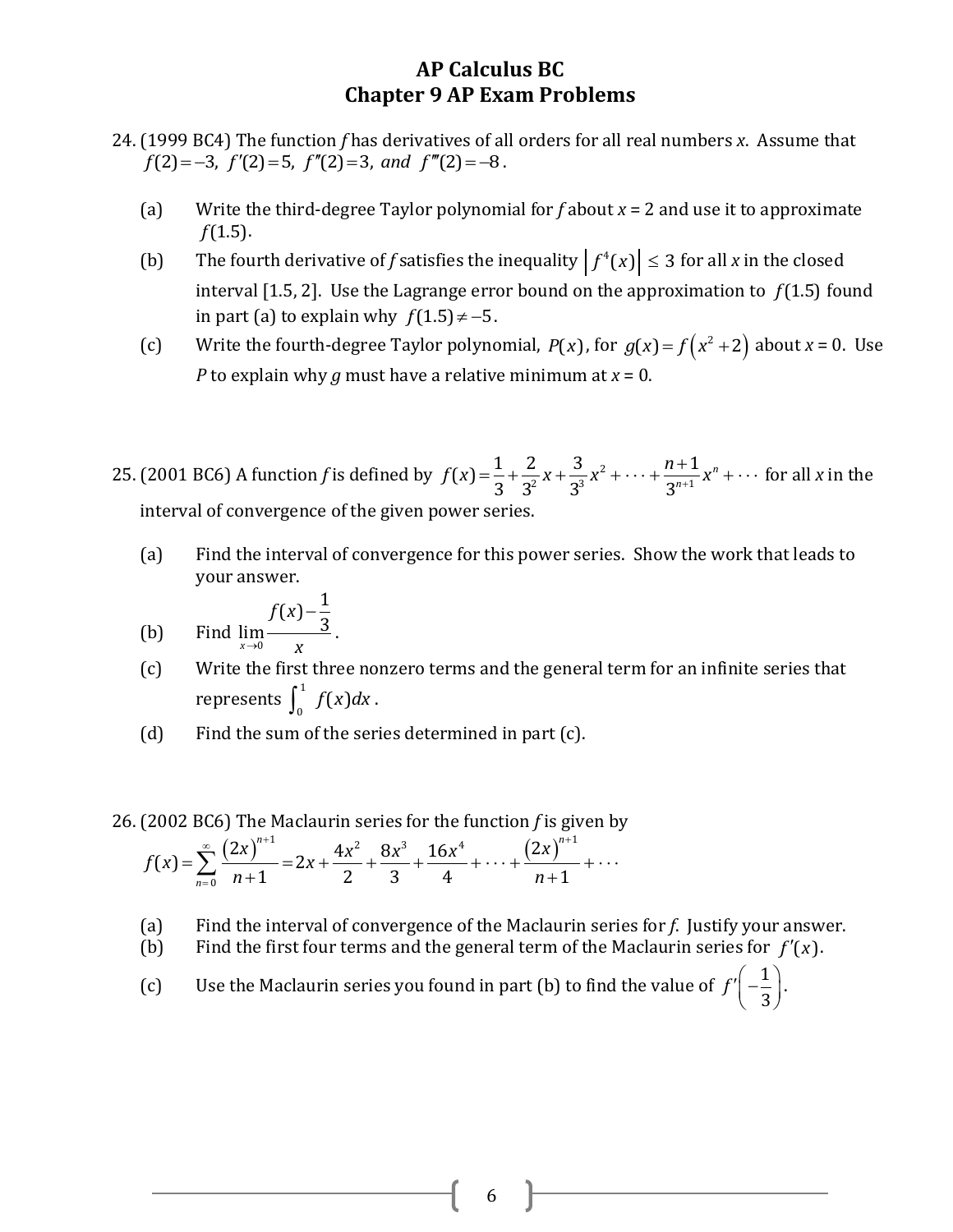27. (2002B BC6) The Maclaurin series for  $\ln\left(\frac{1}{\epsilon}\right)$  $\left(\frac{1}{1-x}\right)$  is 1 *n n x n* ∞  $\sum_{n=1}^{\infty} \frac{x}{n}$  with interval of convergence  $-1 \le x < 1$ .

- (a) Find the Maclaurin series for  $\ln\left(\frac{1}{1-\epsilon}\right)$  $\left(\frac{1}{1+3x}\right)$  and determine the interval of convergence.
- (b) Find the value of  $(-1)^{7}$ 1 1 *n*  $\sum_{n=1}$  *n* ∞ =  $\sum_{n=1}^{\infty} \frac{(-1)^n}{n}$ .
- (c) Give a value of *p* such that  $(-1)^{7}$ 1 1 *n*  $\sum_{n=1}^{\infty} n^p$ ∞ =  $\sum\limits_{n=1}^{\infty}\frac{\left( -1\right) ^{n}}{n^{p}}$  converges, but  $\sum\limits_{n=1}^{\infty}\frac{1}{n^{2}}$ 1  $\sum_{n=1}^{\infty} n^{2p}$ ∞  $\sum_{n=1}^{\infty} \frac{1}{n^{2p}}$  diverges. Give reasons why your value of *p* is correct.
- (d) Give a value of *p* such that 1 1  $\sum_{n=1}^{\infty} n^p$ ∞  $\sum_{n=1}^{\infty} \frac{1}{n^p}$  diverges, but  $\sum_{n=1}^{\infty} \frac{1}{n^2}$ 1  $\sum_{n=1}$   $n^{2p}$  $^{\circ}$  $\sum_{n=1}^{\infty} \frac{1}{n^{2p}}$  converges. Give reasons why your value of *p* is correct.
- 28. (2003 BC6) The function *f* is defined by the power series<br>  $\int_{c}^{\infty} (-1)^n x^{2n} dx^2 + x^4 = x^6$   $(-1)^n x^{2n}$ ne function *f* is defined by the power<br> $\int_0^n x^{2n}$ ,  $x^2$ ,  $x^4$ ,  $x^6$ ,  $(-1)^n x^{2n}$

(2003 BC6) The function *f* is defined by the power series  

$$
f(x) = \sum_{n=0}^{\infty} \frac{(-1)^n x^{2n}}{(2n+1)!} = 1 - \frac{x^2}{3!} + \frac{x^4}{5!} - \frac{x^6}{7!} + \dots + \frac{(-1)^n x^{2n}}{(2n+1)!} + \dots
$$
for all real numbers *x*.

- (a) Find  $f'(0)$  and  $f''(0)$ . Determine whether f has a local maximum, a local minimum, or neither at  $x = 0$ . Give a reason for your answer.
- (b) Show that  $1-\frac{1}{2}$ 3!  $-\frac{1}{2}$  approximates  $f(1)$  with error less than  $\frac{1}{10}$ 100 .
- (c) Show that  $y = f(x)$  is a solution to the differential equation  $xy' + y = \cos x$ .

29. (2003B BC6) The function *f* has a Taylor series about *x* = 2 that converges to *f*(*x*) for all *x* in the interval of convergence. The *n*th derivative of f at  $x = 2$  is given by  $f^{(n)}(2) = \frac{(n+1)!}{2^n}$ 3 *n n*  $f^{(n)}(2) = \frac{(n-1)(n-1)}{2}$  $=\frac{(n+1)!}{2^n}$  for  $n \ge 1$ , and  $f(2) = 1$ .

- (a) Write the first four terms and the general term of the Taylor series for *f* about *x* = 2.
- (b) Find the radius of convergence for the Taylor series for *f* about *x* = 2. Show the work that leads to your answer.
- (c) Let *g* be a function satisfying  $g(2) = 3$  and  $g'(x) = f(x)$  for all *x*. Write the first four terms and the general tem of the Taylor series for  $q$  about  $x = 2$ .
- (d) Does the Taylor series for *g* as defined in part (c) converge at  $x = -2$ ? Give a reason for your answer.

7 | |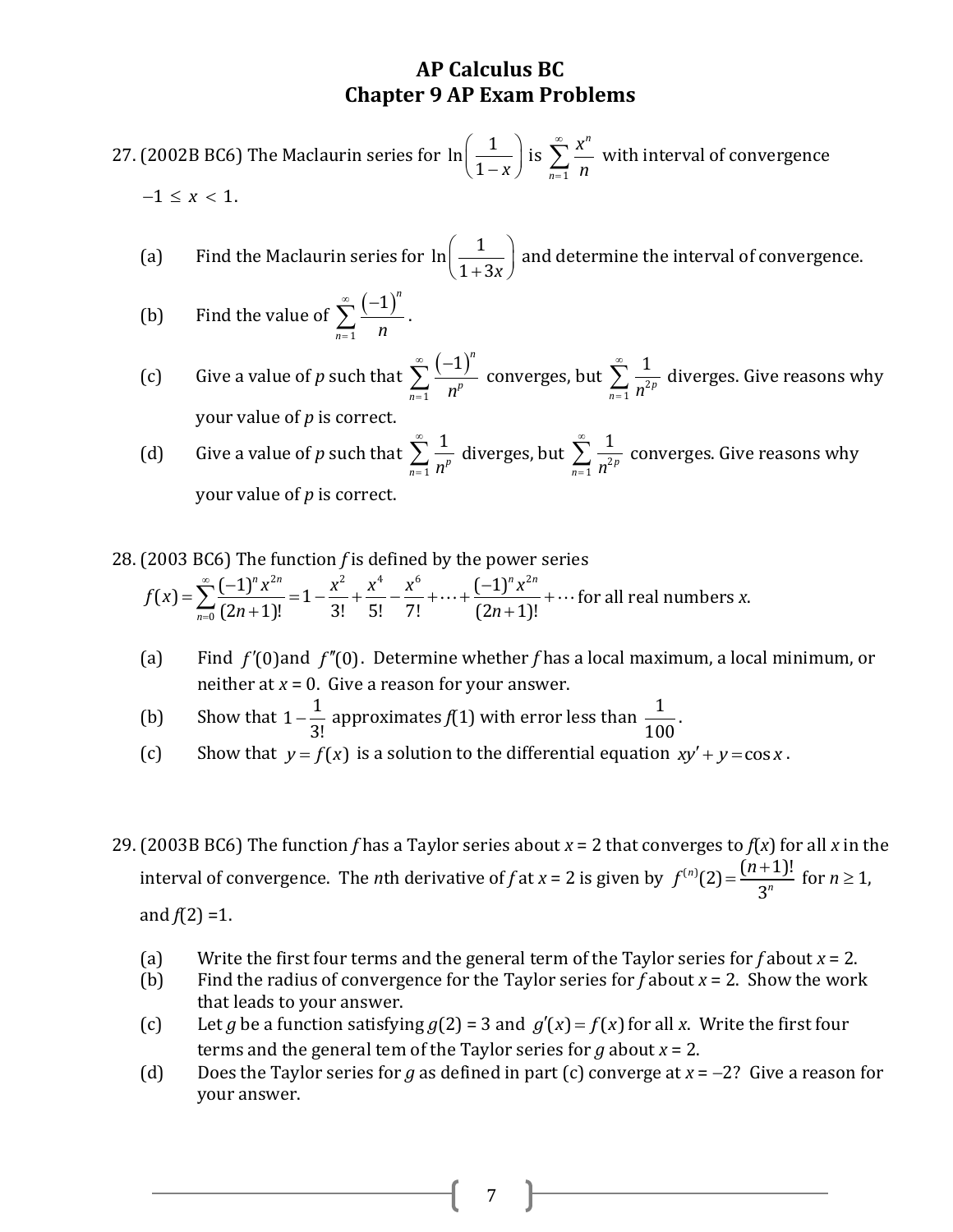30. (2004 BC6) Let f be the function given by  $f(x) = \sin \left( \frac{1}{2} \right)$ 4  $f(x) = \sin\left(5x + \frac{\pi}{4}\right)$ , and let  $P(x)$  be the third-degree Taylor polynomial for *f* about *x* = 0.

- (a) Find  $P(x)$ .
- (b) Find the coefficient of  $x^{22}$  in the Taylor series for *f* about  $x = 0$ .
- (c) Use the Lagrange error bound to show that  $\left| f\left(\frac{1}{10}\right) P\left(\frac{1}{10}\right) \right| < \frac{1}{10}$  $\frac{1}{10}$   $\Big| - P \Big( \frac{1}{10} \Big) \Big| \leq \frac{1}{100}$ *f*  $\left(\frac{1}{10}\right) - P\left(\frac{1}{10}\right)$  <  $\left|\frac{1}{10}\right|$ .
- (d) Let *G* be the function given by  $G(x) = \int_0^x f(t) dt$ . Write the third-degree Taylor polynomial for *G* about *x* = 0.
- 31. (2004B BC2) Let *f* be a function having derivatives of all orders for all real numbers. The (2004B BC2) Let *f* be a function naving derivatives of all orders for all real numbers. The third-degree Taylor polynomial for *f* about  $x = 2$  is given by  $T(x) = 7 - 9(x - 2)^2 - 3(x - 2)^3$ .
	- (a) Find  $f(2)$  and  $f''(2)$ .
	- (b) Is there enough information given to determine whether  $f$  has a critical point at  $x = 2$ ? If not, explain why not. If so, determine whether *f*(2) is a relative maximum, a relative minimum, or neither, and justify your answer.
	- (c) Use *T*(*x*) to find an approximation for *f*(0). Is there enough information given to determine whether *f* has a critical point at  $x = 0$ ? If not, explain why not. If so, determine whether *f*(0) is a relative maximum, a relative minimum, or neither, and justify your answer.
	- (d) The fourth derivative of *f* satisfies the inequality  $|f^{(4)}(x)| \leq 6$  for all *x* in the closed interval [0, 2]. Use the Lagrange error bound on the approximation to *f*(0) found in part (c) to explain why *f*(0) is negative.
- 32. (2005 BC6) Let *f* by a function with derivatives of all orders and for which *f*(2) = 7. When *n* is odd, the *n*th derivative of *f* at  $x = 2$  is 0. When *n* is even and  $n \ge 2$ , the *n*th derivative of *f* at  $x = 2$ is given by  $f^{(n)}(2) = \frac{(n-1)!}{2^n}$ 3 *n n*  $f^{(n)}(2) = \frac{(n-1)(n-1)}{2}$  $=\frac{(n-1)!}{2^n}$ .
	- (a) Write the sixth-degree Taylor polynomial for *f* about *x* = 2.
	- (b) In the Taylor series for *f* about *x* = 2, what is the coefficient of  $(x-2)^{2n}$  for  $n \ge 1$ ?
	- (c) Find the interval of convergence of the Taylor series for *f* about *x* = 2. Show the work that leads to your answer.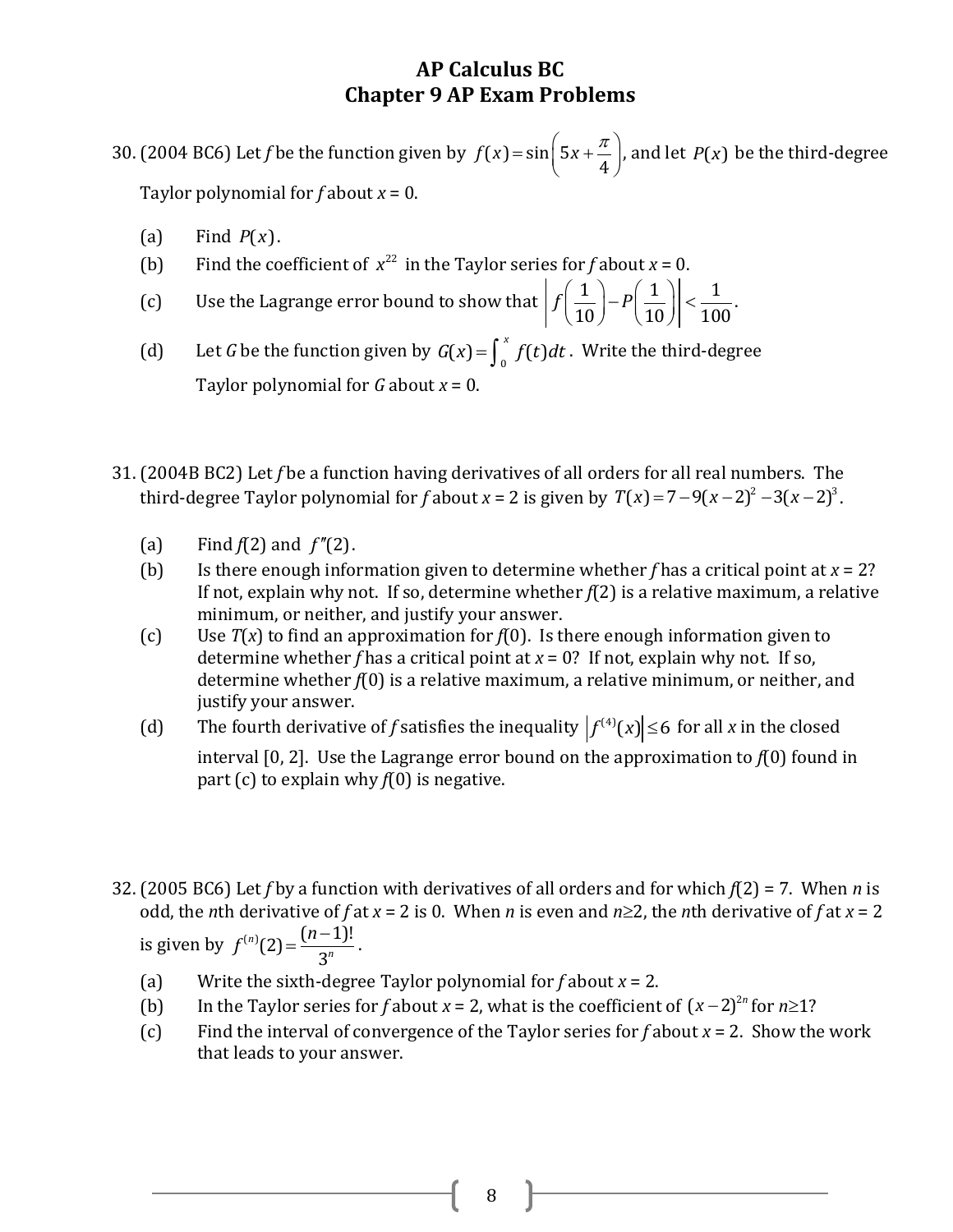33. (2005B BC3) The Taylor series about  $x = 0$  for a certain function *f* converges to *f*(*x*) for all *x* in the interval of convergence. The *n*th derivative of *f* at *x* = 0 is given by  $(n)$  (0)  $-(-1)^{n+1}$  $(0) = \frac{(-1)^{n+1}(n+1)!}{5^n(n+1)^2}$  $\frac{1}{5^n(n-1)}$  $^{(n)}(0)$   $(-1)^n$ *n*  $f^{(n)}(0) = \frac{(-1)^{n+1}(n)}{2n}$ *n*  $=\frac{(-1)^{n+1}(n+1)}{2n(n+1)^2}$ -

for  $n \ge 2$ . The graph of f has a horizontal tangent line at  $x = 0$ , and  $f(0) = 6$ .

- (a) Determine whether *f* has a relative maximum, a relative minimum, or neither at *x* = 0. Justify your answer.
- (b) Write the third-degree Taylor polynomial for *f* about *x* = 0.
- (c) Find the radius of convergence of the Taylor series for *f* about *x* = 0. Show the work that leads to your answer.
- 34. (2006 BC6) The function *f* is defined by the power series:

2006 BC6) The function *f* is defi-<br>  $f(x) = -\frac{x}{2} + \frac{2x^2}{3} - \frac{3x^3}{4} + \dots + \frac{(-1)^n}{n}$  $\frac{x}{2} + \frac{2x^2}{3} - \frac{3x^3}{4} + \dots + \frac{(-1)^n nx^n}{n+1}$ [2006 BC6] The function *f* is defined<br>  $f(x) = -\frac{x}{2} + \frac{2x^2}{3} - \frac{3x^3}{4} + \dots + \frac{(-1)^n nx}{n+1}$ - $= -\frac{x}{2} + \frac{2x^2}{3} - \frac{3x^3}{4} + \dots + \frac{(-1)^n nx^n}{n+1} + \dots$  for for all real numbers *x* for which the series converges. The function *g* is defined by the power series:

 $(-1)^{7}$  $(2n)$  $(x)=1-\frac{x}{2!}+\frac{x^2}{4!}-\frac{x^3}{6!}+\cdots+\frac{(-1)^2}{(2)}$  $\frac{x}{2!} + \frac{x^2}{4!} - \frac{x^3}{6!} + \dots + \frac{(-1)^n x^n}{(2n)!}$ converges. The function *g* is define<br>  $g(x)=1-\frac{x}{2!}+\frac{x^2}{4!}-\frac{x^3}{6!}+\cdots+\frac{(-1)^n x}{(2n)!}$  $f(x) = 1 - \frac{x}{2!} + \frac{x^2}{4!} - \frac{x^3}{6!} + \dots + \frac{(-1)^n x^n}{(2n)!} + \dots$  for all real numbers *x* for which the series converges.

- (a) Find the interval of convergence of the power series for *f*. Justify your answer.
- (b) The graph of  $y = f(x) g(x)$  passes through the point  $(0,-1)$ . Find y'(0) and y''(0). Determine whether *y* has a relative minimum, a relative maximum, or neither at *x* = 0. Give a reason for your answer.
- 35. (2006B BC6) The function *f* is defined by  $f(x) = \frac{1}{1+y^3}$  $f(x) = \frac{1}{1+x^2}$ 1 *f x x*  $=$  $\ddot{}$ . The Maclaurin series for *f* is given by  $1 + x^3$ <br> $1 - x^3 + x^6 - x^9 + \dots + (-1)^n x^{3n} + \dots$ , which converges to *f*(*x*) for  $-1 < x < 1$ .
	- (a) Find the first three nonzero terms and the general term for the Maclaurin series for  $f'(x)$ .
	- (b) Use your results fron part (a) to find the sum of the infinite series e your results fron part (a)<br> $\frac{3}{2^2} + \frac{6}{2^5} - \frac{9}{2^8} + \dots + (-1)^n \frac{3n}{2^{3n-1}}$  $\frac{3}{2^2} + \frac{6}{2^5} - \frac{9}{2^8} + \dots + (-1)^n \frac{1}{2^n}$ *n n*  $-\frac{3}{2^2}+\frac{6}{2^5}-\frac{9}{2^8}+\cdots+(-1)^n\frac{3n}{2^{3n-1}}+\cdots$
	- (c) Find the first four nonzero terms and the general term for the Maclaurin series representing  $\int_{0}^{1/2}$  $\int_0^{t/2} f(t) dt$ .
	- (d) Use the first three nonzero terms of the infinite series found in part  $(c)$  to approximate 1/2  $\int_0^{1/2} f(t) dt$  . What are the properties of the terms of the series representing  $\int_0^{1/2}$  $\int_0^{t/2} f(t) dt$ that guarantee that this approximation is within  $\frac{1}{100}$ 10,000 of the exact value of the integral?